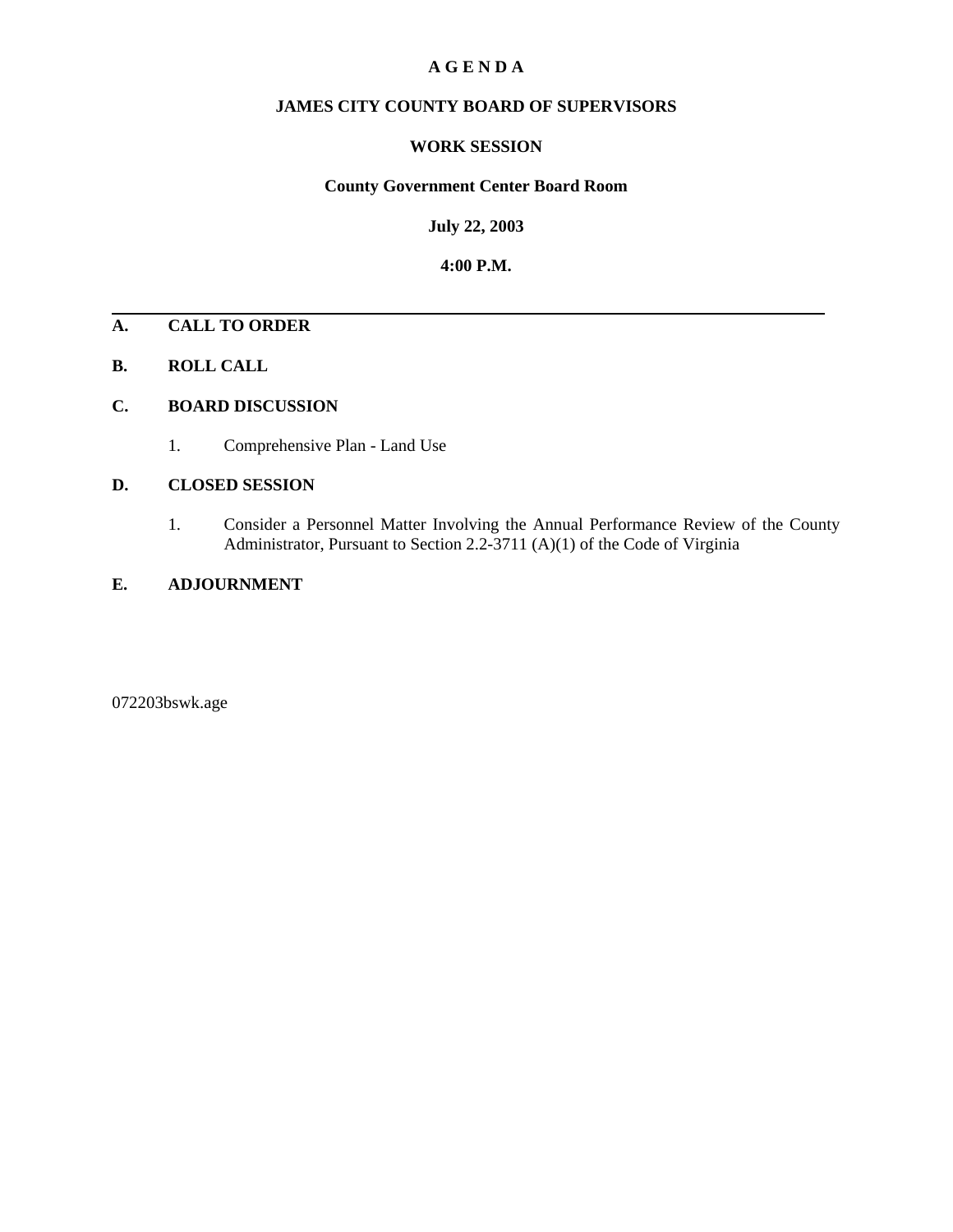### **M E M O R A N D U M**

DATE: July 22, 2003

TO: The Board of Supervisors

FROM: Don Davis, Principal Planner

SUBJECT: Errata Sheet for Draft of the 2003 Comprehensive Plan

l

Attached you will find the Errata Sheet reflecting all comments received and changes recommended to the Draft Text of the 2003 Comprehensive Plan, as approved by the Steering Committee on May 28, 2003, and unanimously recommended for approval by the Planning Commission at their regularly scheduled July 14, 2003, meeting.

Copies of the Draft Text were forwarded to all members of the Board of Supervisors and the Planning Commission in May 2003, and desired changes to this text were discussed at the two Joint Board of Supervisors and Planning Commission Work Sessions on June 10 and June 24. These changes, as well as comments received from CBLAD and those taken from the July 14 Planning Commission meeting, have been incorporated into the Errata Sheet.

Please carefully examine the attached document, as it, when applied to the Draft Text of May 28, represents the current version of the *Vision for Our Future* 2003 Comprehensive Plan.

Don Davis

 $\mathcal{L}_\text{max}$ 

DD/tlc erratasht03.mem

Attachment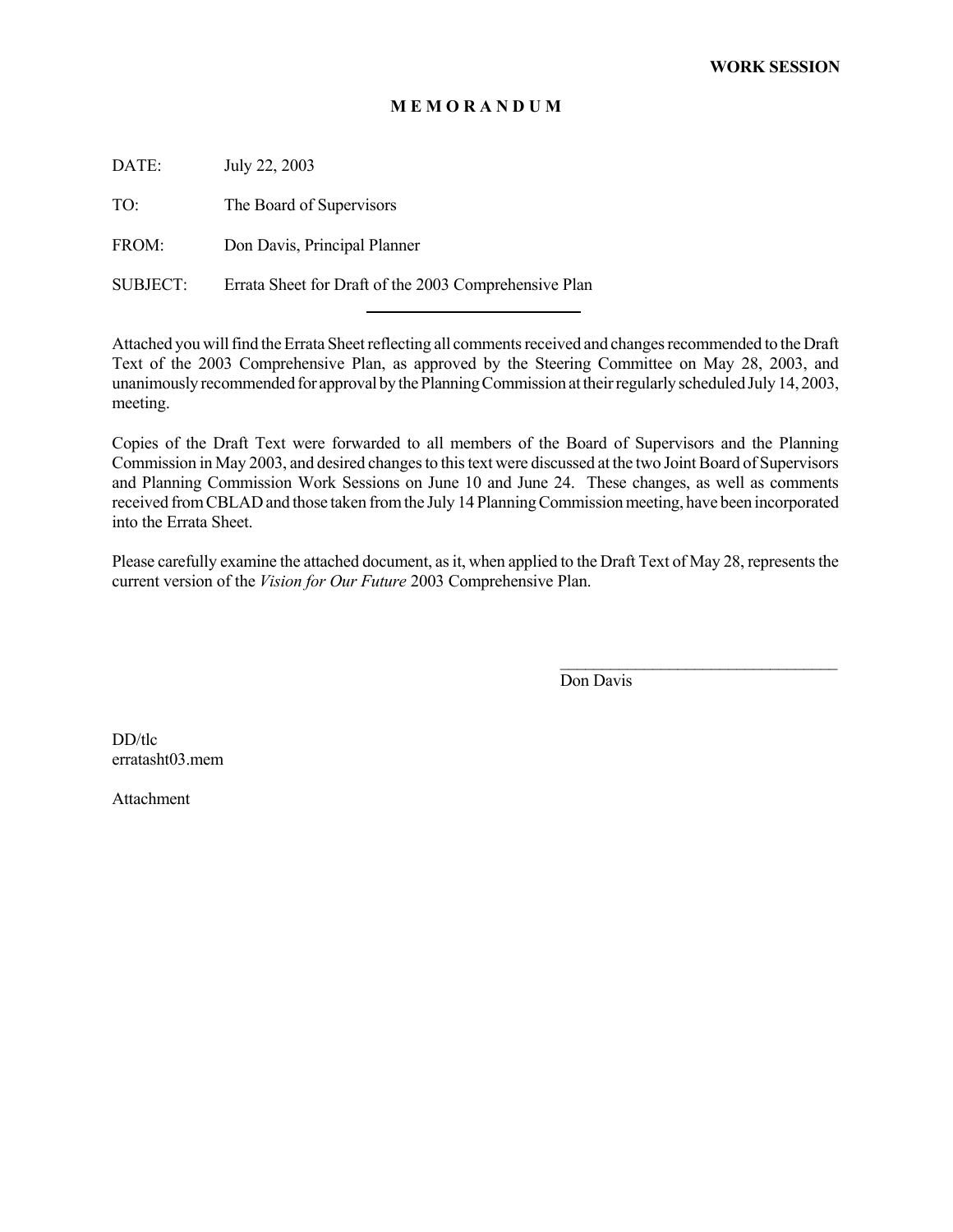

### **Errata Sheet**  *July 15, 2003*

## **RECOMMENDED CHANGES TO THE 2003 COMPREHENSIVE PLAN AS APPROVED BY THE STEERING COMMITTEE ON MAY 28, 2003 BASED ON DISCUSSIONS AND COMMENTS FROM:**  ♦ **JUNE 10TH JOINT BOARD OF SUPERVISORS & PLANNING COMMISSION**

- **WORKSESSION**  ♦ **JUNE 24TH JOINT BOARD OF SUPERVISORS & PLANNING COMMISSION WORKSESSION** 
	- ♦ **CHESAPEAKE BAY LOCAL ASSISTANCE DEPARTMENT REVIEW**  ♦ **JULY 14TH PLANNING COMMISSION MEETING**

## **Population Section**

1. Page 11 Heading: Population Trend Summary & Implications Add new sentence at the end of summary: James City County needs to recognize the special needs of the growing retiree population.

## **Youth Section**

2. Page 15 Amend Action #7 to read as follows: Ensure that children and youth have adequate and safe facilities in which to *where they may***\*** participate in programs and services, *including day care and, where appropriate, home based day care businesses.* 

## **\*Changes made at the July 14th Planning Commission meeting**

## **Economic Development Section**

3. Page 19 Heading: Consideration of Economic Issues First sentence in first paragraph after bullets Amend to read: Although quality-of-life in the County is improving, development and population growth are straining the water supply *usage* and public expenditures.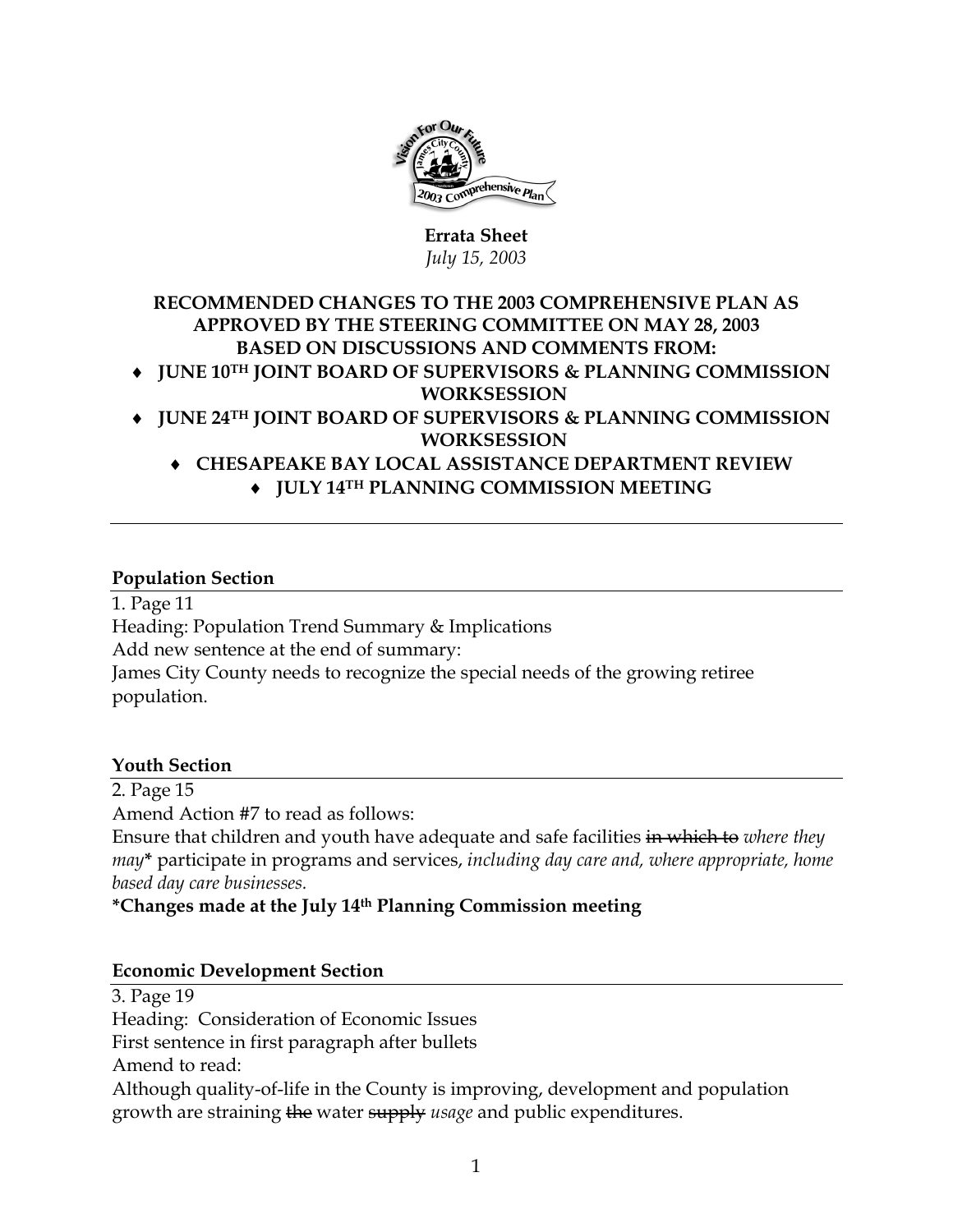4. Page 19

Heading: Consideration of Economic Issues

Delete second sentence in first paragraph after bullets reading:

A growing retiree population places new *different* demands on public facilities.

5. Page 21

Heading: Home Occupation Activity and "Last Mile"

Second Paragraph

Add new sentence after first sentence:

The increase in number of home-based businesses in part illustrates the effect of technology and the Internet on James City County. *James City County seeks to promote new home based businesses that are non-intrusive and do not create new traffic problems.* As businesses increasingly utilize and rely on the Internet….

6. Page 23

Strategy #6

Amend to Read:

Support public and private entities that help to develop the James City County workforce and encourage a variety of commercial, and industrial, *and research and technology* development that provides locally-based employment opportunities, *such as the future Discovery Center,* and reinforces the ability of County citizens to attain selfsufficiency through full-time, year-round employment with higher wages.

7. Page 23

Action #2

Delete Action #2 as a stand-alone action. Instead, combine Action #2 as part of Action #7 on Page 24

7. Continue to encourage the development and coordination of transportation systems with the location of industrial and commercial uses in a manner that maximizes the County's economic potential while supporting the policies of the Comprehensive Plan.

- a. Continue emphasis on master planning I-64 interchanges, specifically the Croaker Road and Barhamsville Road interchange areas.
- b. Plan for passenger rail/light rail service and stations.
- c. Work with the appropriate jurisdictions/groups/businesses to promote alternate transportation to economic/business centers.
- d. Continue to push for the implementation of Phase I of the Route 60 East relocation connecting the lower Grove area to the Fort Eustis interchange.
- e. Continue to support transportation initiatives involving planning and funding for improved highway access to industrial properties.
- f. Support rail/interstate highway nodes to facilitate commercial freight access to and from local industries.
- g. *Encourage the continued vitality of the Williamsburg-Jamestown Airport and*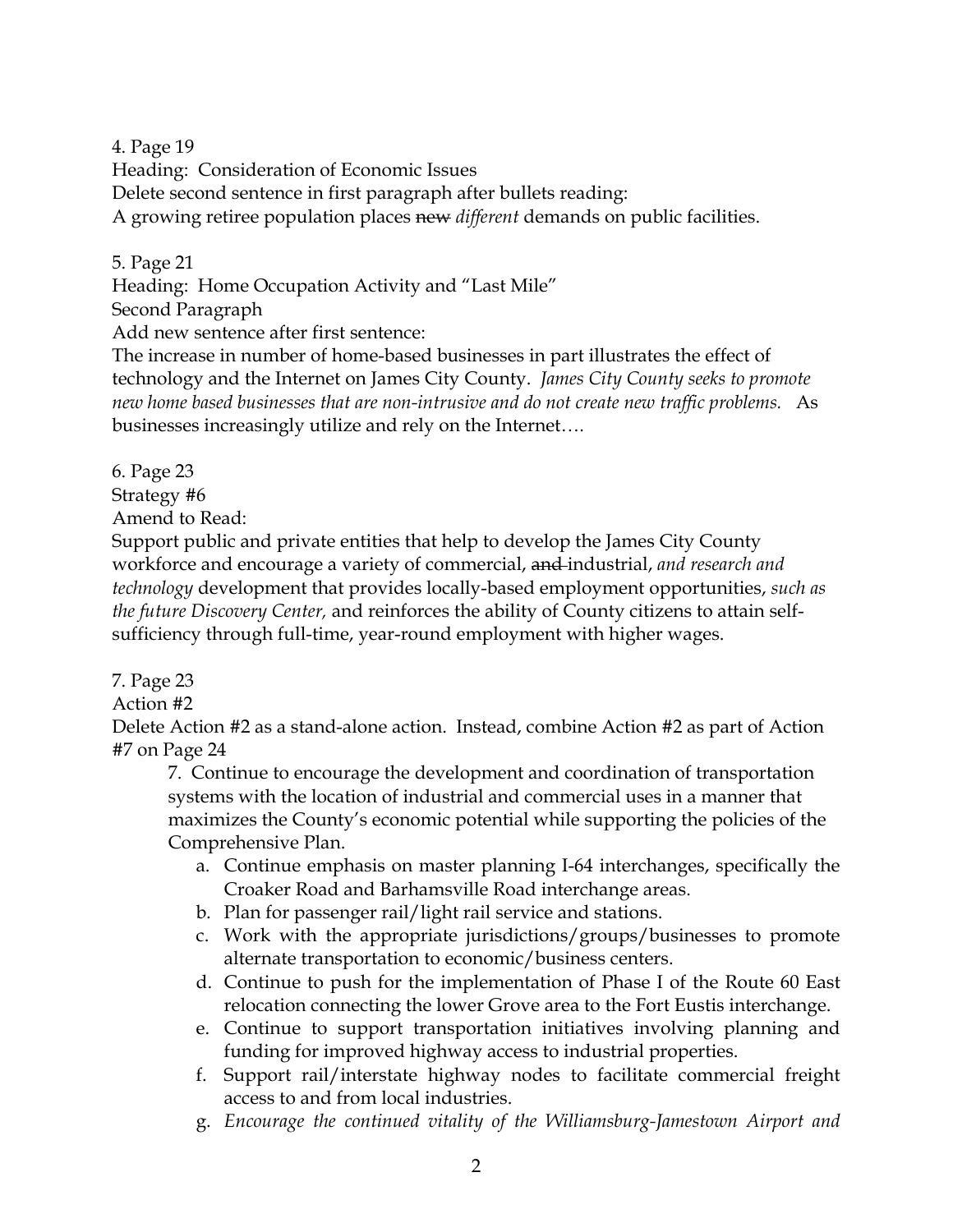*utilize it in promotional efforts conducted by the County Office of Economic Development. Continue to support improved air service between the regional commercial airports and major U.S. and Canadian destinations.*

8. Page 24

Action #5

Add the new sub-action "g" that supports Strategy #6:

5. Support those public and private entities that can help to develop, train and/or retrain the James City County workforce to satisfy our present and future employers' 21st Century job needs by:

- a. Promoting exposure, internships and training of high school and college students in vocational or technical fields as well as continuing vocational education and retraining for adults.
- b. Developing a mentor program between elderly retirees *William and Mary and other local college students***\*** and youth.
- c. Supporting the development of a permanent satellite campus for Thomas Nelson Community College.
- d. Promoting full time employment, adequate wages and a full range of benefits that make housing and health insurance affordable.
- e. Promoting the resources of local colleges and universities to companies seeking technical and research assistance and job training.
- f. Supporting the growing elderly population by developing economic opportunities for elderly people retiring from their first career but who are still working.
- g. *Consider establishing a workforce training center within the County for employment opportunities within the County, such as at the future Discovery Center in the Research & Development portion of New Town.*

# **\*Changes made at the July 14th Planning Commission meeting**

9. Page 25

Action #9

Amend Action 9 to read:

Promote the location of new business and industry within the County's Enterprise Zone. *Actively assist and monitor in the hiring through training and retraining of target populations living in neighborhoods within the Enterprise Zone.\** 

## **\*Changes made at the July 14th Planning Commission meeting**

10. Page 25

Action #12

Clarify the County's role in high-speed digital infrastructure installation by amending the Action to read:

12. Ensure that County residents and businesses have access to high speed digital services faster than ten megabits per second, and other advanced communications technology by: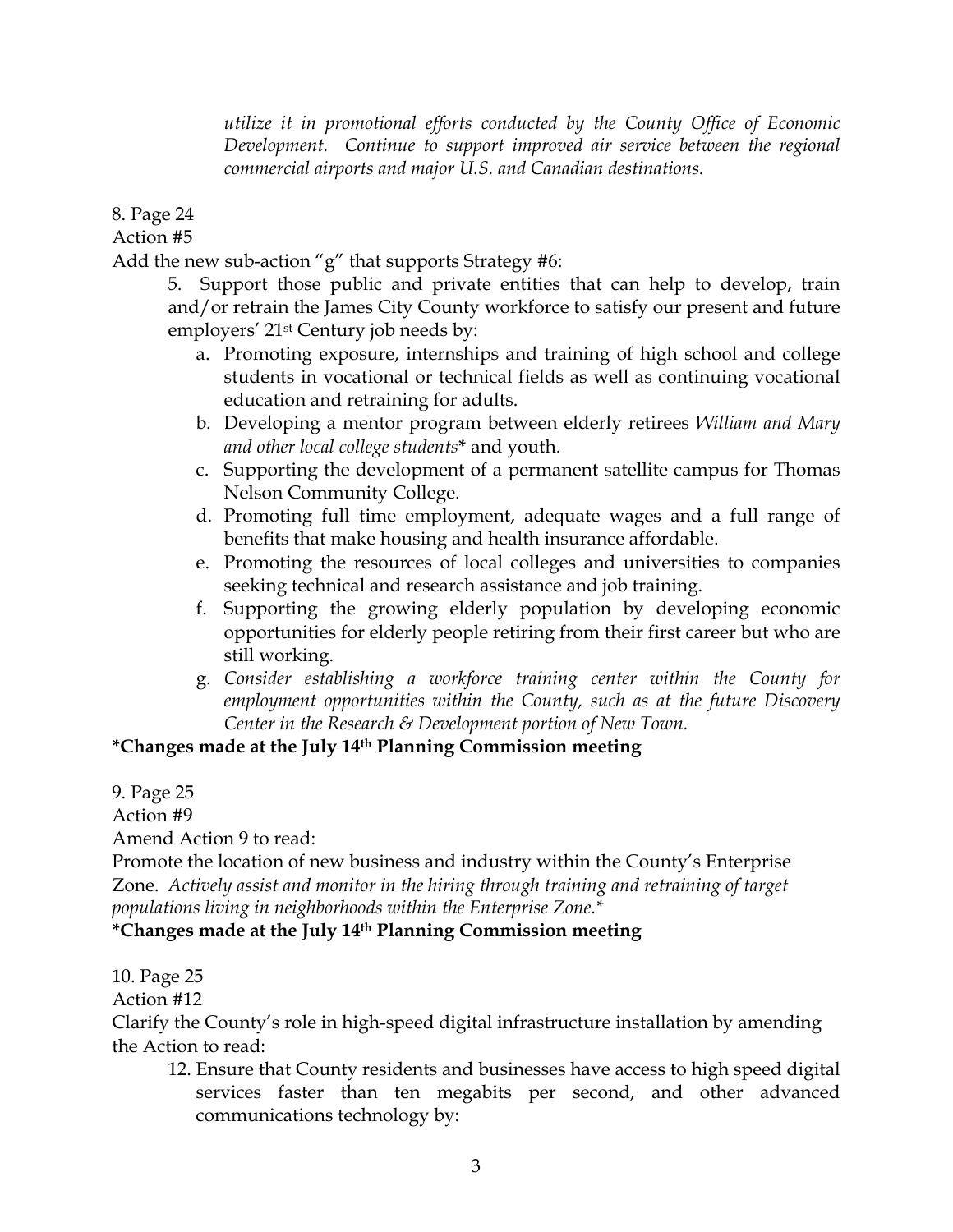- a. Conducting education programs to help prevent disparity between those who are and are not computer literate.
- *b.* Updating the Zoning Ordinance/Proffer Policy accordingly to make reasonable provisions for infrastructure installation during the development stage *by the developer. Investigate the options available for retrofitting older established neighborhoods by the County and Private Contractors.*

11. Page 25

## Action #13d and #13e

Amend to read:

- 13. With strong community input, address specific redevelopment issues in the following areas:
	- a. Lightfoot Area, including addressing impacts of the Williamsburg Community Hospital relocation.
	- b. Route 60 East road widening/realignment through the lower part of the County and the resulting impact on the Grove Community.
	- c. Eastern State Hospital, if closed or portions sold by the State, and its access needs.
	- d. Jamestown Road, prepare for economic impact of 2007 events and plan for long-term uses for this area after the events.
	- e. New Town/Crossroads area, *consider* implement*ing the* recommendations of the "Crossroads" study.

## **Public Facilities Section**

12. Page 27

Heading: Existing and Proposed Public Facilities*,* 

 *Public Education,* Public Schools

Amend to Read:

#1. Public Schools (*Operated by Williamsburg James City County Public Schools*)

#4. Library Services (*Operated by jointly by Williamsburg & James City County Williamsburg Regional Library)*

13. Page 29

Heading: Design of New Public Facilities

First sentence of third paragraph under heading

Amend to read:

Since renovating or expanding a facility may be less costly than constructing a new building, plans for new facilities should accommodate future additions *where appropriate.*

14. Page 30 Heading: Public Facility and Service Standards, *Overview*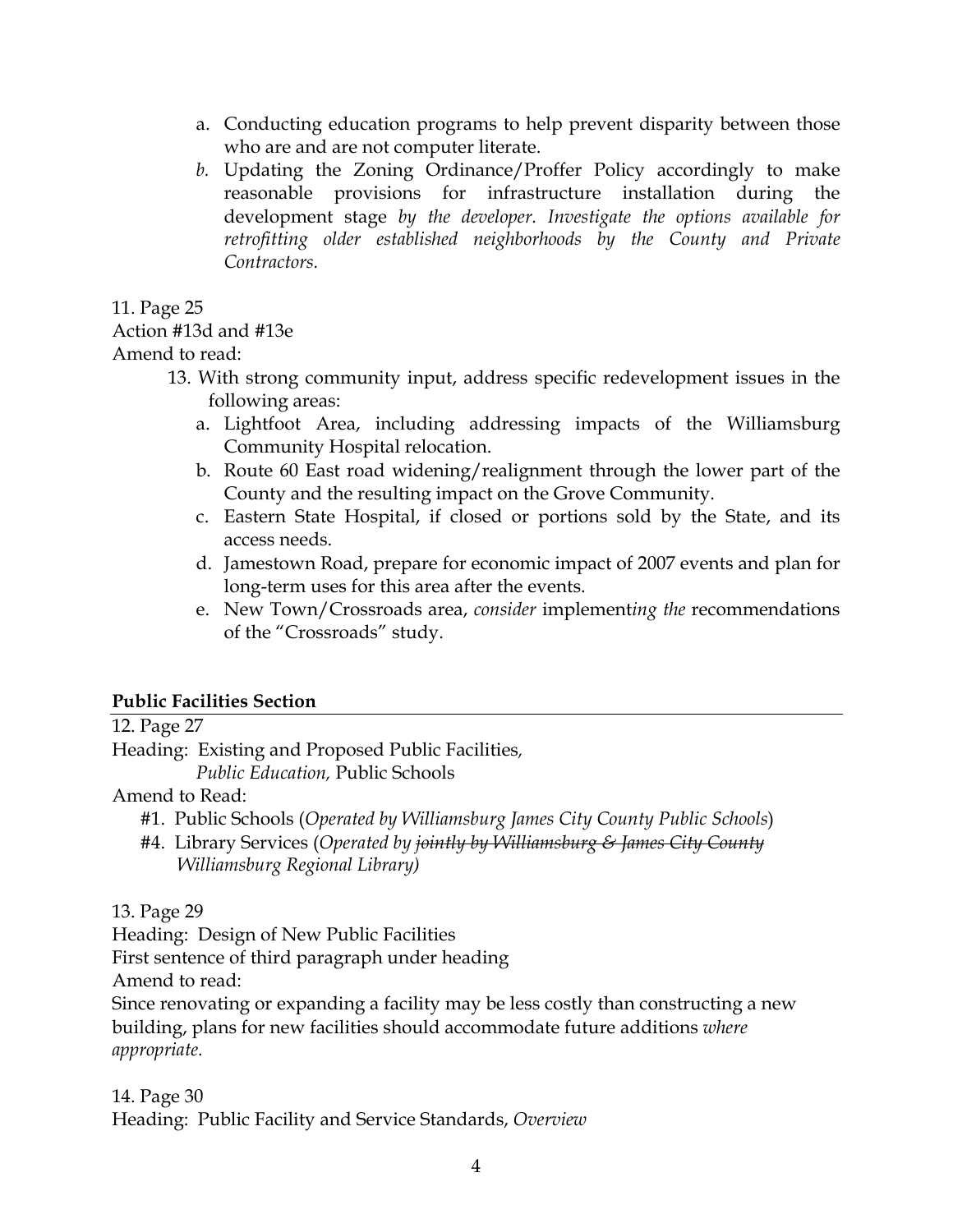Last sentence of second paragraph under heading

Amend to read:

Managing these challenges will be a concern of local government employees. for some time.

15. Page 30 Heading: Public Facility and Service Standards Third bullet Amend to read:

• The location of public facilities should be close to the greatest number of people, in a quantity related to the number of people served *where appropriate***\****.*

# **\*Changes made at the July 14th Planning Commission meeting**

16. Page 31

Heading: Education: Public Schools

Delete the reference to Preschool classrooms in each school, so the Elementary School Standard would read as follows:

Elementary: At least 20 acres for a school with a 500-700 student design capacity. Must be within a two-mile radius of least 80 percent of students. Preschool classrooms in each school.

17. Page 34

New Action #11 Proposed:

*11. Encourage through public/private partnerships preschool programs and classrooms to be provided and located throughout the County utilizing government sponsored programs, public schools, private schools, private businesses, churches and* where appropriate *home based pre-schools where appropriate.* 

# **Parks and Recreation**

18. Page 42 Action #28 Amend to Read: 28. Participate in efforts of the Williamsburg Land Conservancy, James River Association, and the Virginia Outdoors Fund *with land conservation* 

*organizations\** to partner open space protection and acquisition strategies.

# **\*Changes made at the July 14th Planning Commission meeting**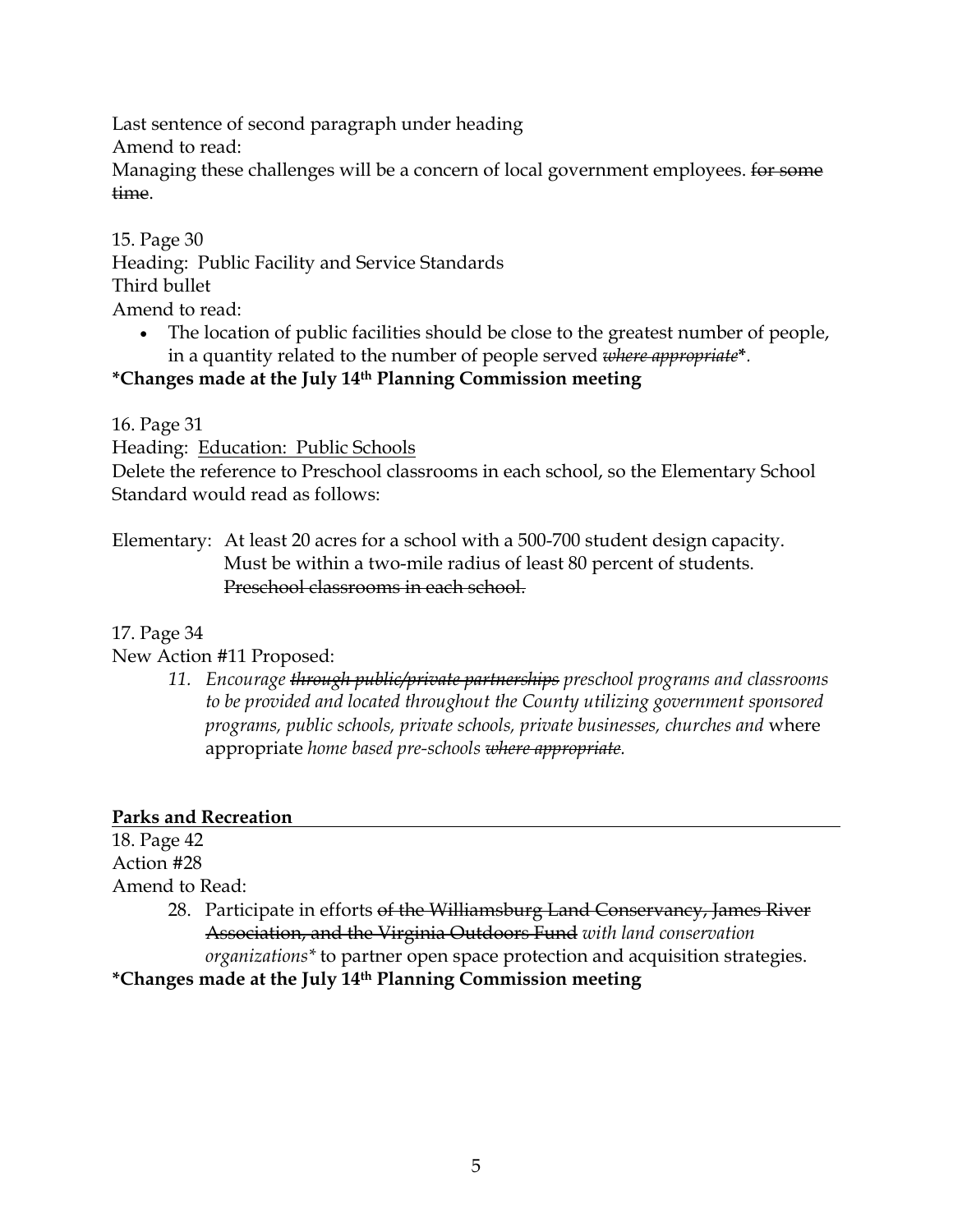### **Environment Section**

19. Page 67 Action #19

Amend to Read:

- 19. Ensure that *the proper enforcement* of RPAs protect*ing* all perennial streams and
	- wetlands.

20. Page 67

New Action #23

*23. Encourage residential and commercial water conservation, including the reuse of grey water where appropriate.* 

21. Page 67**\*** 

Action #19

Amend to Read

19. Ensure the proper enforcement of RPAs protecting all tidal wetlands, tidal shores, nontidal wetlands, perennial streams and a 100-foot wide buffer adjacent to and landward of other RPA components.

## **\*Changes based on Chesapeake Bay Local Assistance Department Review**

### **Transportation Section**

22. Page 78 Action #7 Amend Action to read: Encourage efficient use of existing and future roads, improve public safety, and minimize the impact of development proposals on the roadway system and encourage their preservation by:

23. Page 79 Action #10

Amend to Read:

10. Implement the adopted James City County Sidewalk and Trail Plan and Regional Bicycle Facilities Plan, by including bikeways and pedestrian facilities in Primary and Secondary Road Plans and projects, encouraging developments to participate in the provision of facilities, and continuing to provide County funding. *Continue to encourage providing connections to/from existing sidewalks and working with VDOT on the maintenance of existing sidewalks.* 

## 24. Page 79

New Action #20

20. *Explore and develop new transportation opportunities for the elderly, through agencies such as WAT.*